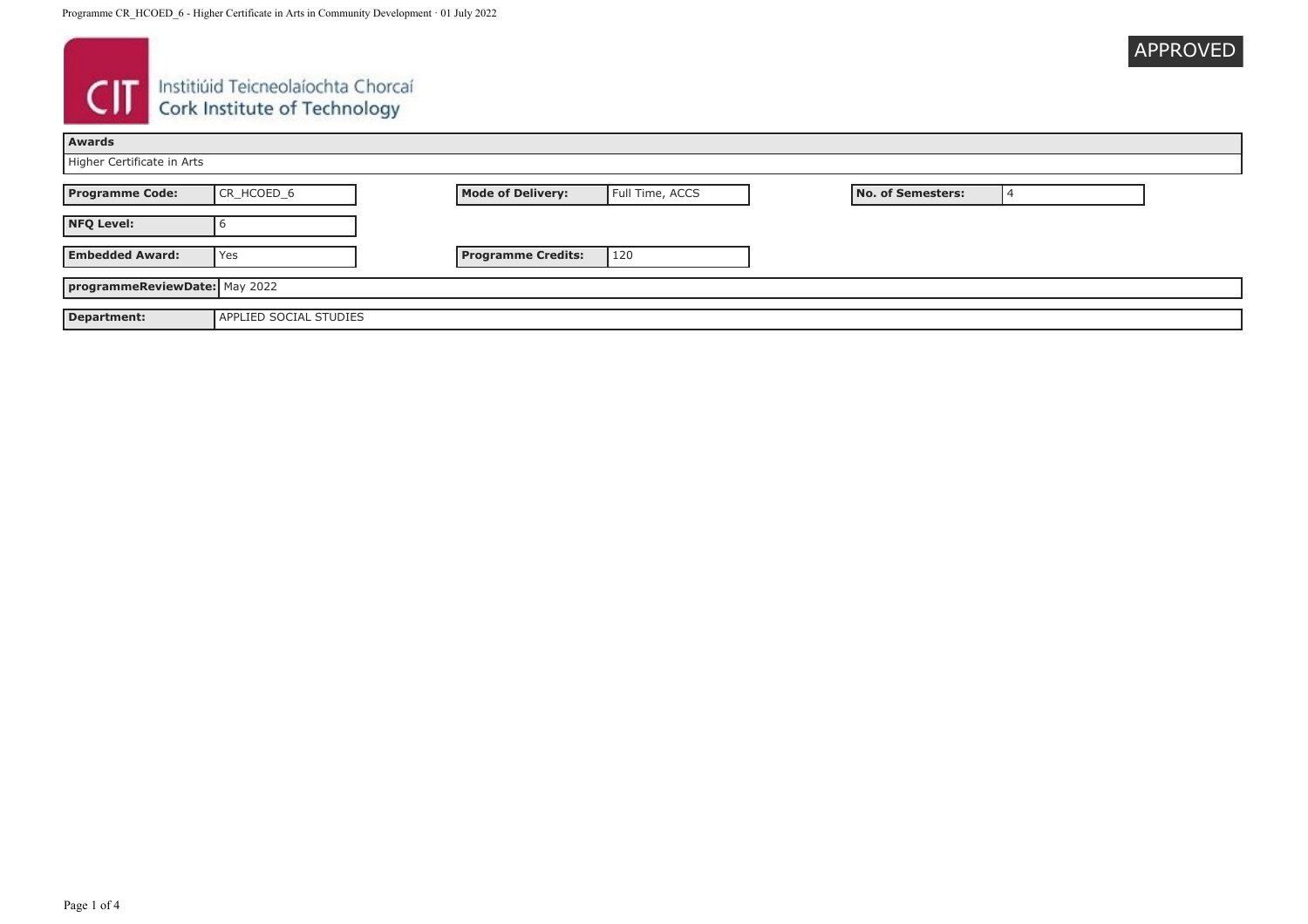## Programme Outcomes

Upon successful completion of this programme the graduate will be able to demonstrate... :

| PO <sub>1</sub> |                                 | Knowledge - Breadth                                                                                                                                                                                                                                                                  |
|-----------------|---------------------------------|--------------------------------------------------------------------------------------------------------------------------------------------------------------------------------------------------------------------------------------------------------------------------------------|
|                 | (a)                             | In a community work context, knowledge needed to work competently in the fields of community development, management and group work, social stratification, community work models alongside<br>basic research methods and reporting.                                                 |
|                 | PO2 Knowledge - Kind            |                                                                                                                                                                                                                                                                                      |
|                 | (a)                             | Knowledge in core subject areas to support the delivery of interventions that aim to contribute to community development processes in diverse contexts.                                                                                                                              |
|                 | <b>PO3</b> Skill - Range        |                                                                                                                                                                                                                                                                                      |
|                 | (a)                             | The capacity to analyse different management styles for community work, the ability to use computer hardware and software to support community research, the ability to reflect on practice, the<br>ability to use inter-agency work skills alongside knowledge of group work types. |
|                 | PO4 Skill - Selectivity         |                                                                                                                                                                                                                                                                                      |
|                 | (a)                             | Choosing appropriate methods to promote community development and to apply them in accordance with current legal and statutory frameworks.                                                                                                                                           |
|                 | <b>PO5</b> Competence - Context |                                                                                                                                                                                                                                                                                      |
|                 | (a)                             | The competence to select from the knowledge listed above according to the principles and practice of community development.                                                                                                                                                          |
|                 |                                 | <b>PO6</b> Competence - Role                                                                                                                                                                                                                                                         |
|                 | (a)                             | The ability to undertake operational roles in community and statutory settings, accept responsibility and achieve both personal and collective goals in the development of communities.                                                                                              |
| <b>PO7</b>      |                                 | Competence - Learning to Learn                                                                                                                                                                                                                                                       |
|                 | (a)                             | The ability to operate as a competent practitioner and to act collaboratively to promote community work.                                                                                                                                                                             |
|                 | <b>PO8</b> Competence - Insight |                                                                                                                                                                                                                                                                                      |
|                 | (a)                             | The capacity to relate the values, articulated in the theoretical models of community work, to the needs of diverse communities.                                                                                                                                                     |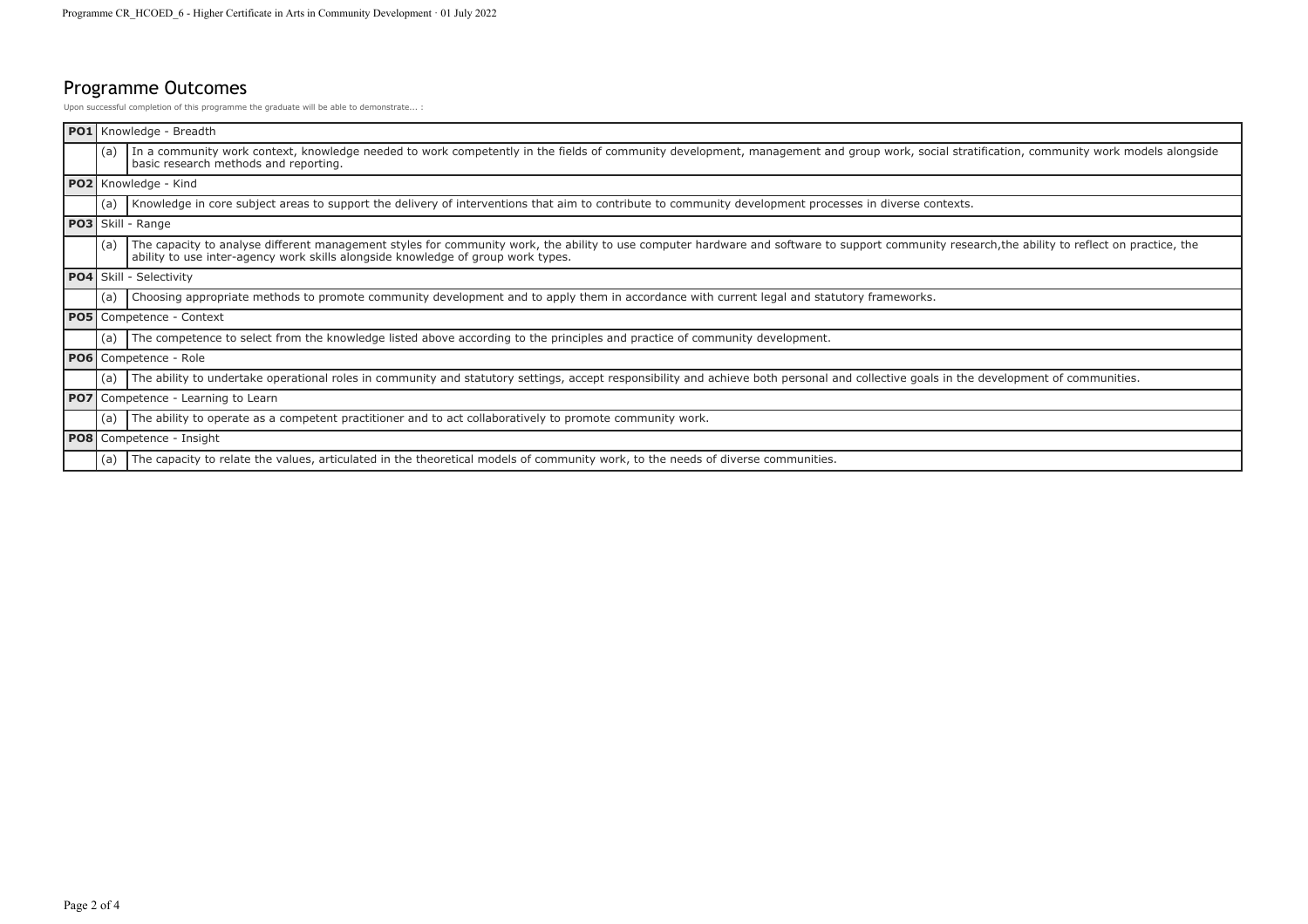### Semester Schedules

#### Stage 1 / Semester 1

| Mandatory             |                                           |  |
|-----------------------|-------------------------------------------|--|
| <b>Module</b><br>Code | Module Title                              |  |
|                       | CMOD6001 Creativity Innovation&Teamwork   |  |
|                       | PLAC6002 Community Work Placement 1       |  |
|                       | SOCI6003   Sociology and Community        |  |
| <b>POLI6003</b>       | <b>Community Development</b>              |  |
|                       | <b>EDUC6004</b> Portfolio Methods for RPL |  |
| <b>INFO6008</b>       | <b>ICT</b> for research and reporting     |  |

#### Stage 1 / Semester 2

| Mandatory          |                                         |  |
|--------------------|-----------------------------------------|--|
| Module<br>Code     | Module Title                            |  |
|                    | SOFT6004 Project Reports & Presentation |  |
|                    | SOCI6002   Social Analysis              |  |
| EDUC6002 Education |                                         |  |
|                    | PSYC6005 Group Work and Community       |  |
|                    | PLAC6001   Community Work Placement 2   |  |
| Elective           |                                         |  |
| Module<br>Code     | Module Title                            |  |
|                    | JOUR6001 Communication                  |  |
|                    | FREE6001 Free Choice Module             |  |